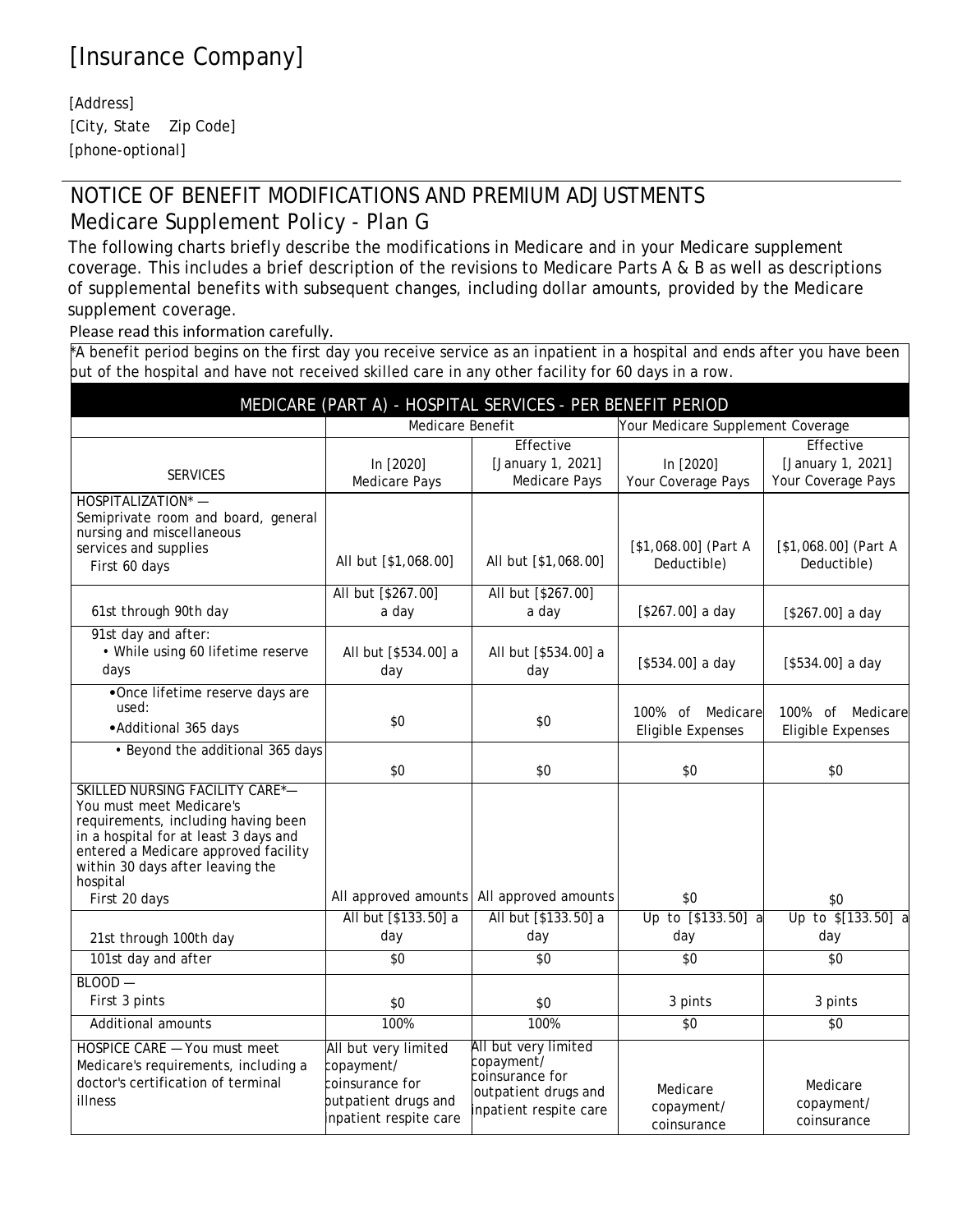| Once you have been billed [\$135.00] of Medicare Approved Amounts for covered services, your Part B Deductible will*<br>have been met for the calendar year.                                                                                                                                                                                |                                                                           |                                                          |                                                        |                                                        |
|---------------------------------------------------------------------------------------------------------------------------------------------------------------------------------------------------------------------------------------------------------------------------------------------------------------------------------------------|---------------------------------------------------------------------------|----------------------------------------------------------|--------------------------------------------------------|--------------------------------------------------------|
|                                                                                                                                                                                                                                                                                                                                             |                                                                           | MEDICARE (PART B) - MEDICAL SERVICES - PER CALENDAR YEAR |                                                        |                                                        |
|                                                                                                                                                                                                                                                                                                                                             | Medicare Benefit                                                          |                                                          | Your Medicare Supplement Coverage                      |                                                        |
| <b>SERVICES</b>                                                                                                                                                                                                                                                                                                                             | In [2020]<br><b>Medicare Pays</b>                                         | Effective<br>[January 1, 2021]<br><b>Medicare Pays</b>   | In [2020]<br>Your Plan Pays                            | Effective<br>[January 1, 2021]<br>Your Plan Pays       |
| MEDICAL EXPENSES - IN OR OUT<br>OF THE HOSPITAL AND OUTPATIENT<br>HOSPITAL TREATMENT.<br>such<br>as<br>physician's services, inpatient and<br>outpatient medical and surgical<br>services and supplies, physical and<br>speech therapy, diagnostic tests,<br>durable medical equipment<br>First [\$135.00] of Medicare<br>Approved Amounts* | \$0                                                                       | \$0                                                      | \$0                                                    | \$0                                                    |
| Remainder of Medicare Approved                                                                                                                                                                                                                                                                                                              |                                                                           |                                                          |                                                        |                                                        |
| Amounts                                                                                                                                                                                                                                                                                                                                     | Generally 80%                                                             | Generally 80%                                            | Generally 20%                                          | Generally 20%                                          |
| Part B Excess Charges (above Medicare<br>Approved Amounts)                                                                                                                                                                                                                                                                                  | \$0                                                                       | \$0                                                      | 100%                                                   | 100%                                                   |
| $BLOOD -$<br>First 3 pints                                                                                                                                                                                                                                                                                                                  | \$0                                                                       | \$0                                                      | All costs                                              | All costs                                              |
| Next [\$135.00] of Medicare Approved<br>Amounts*                                                                                                                                                                                                                                                                                            | \$0                                                                       | \$0                                                      | \$0                                                    | \$0                                                    |
| Remainder of Medicare Approved<br>Amounts                                                                                                                                                                                                                                                                                                   | 80%                                                                       | 80%                                                      | 20%                                                    | 20%                                                    |
| CLINICAL LABORATORY SERVICES -<br>TESTS FOR DIAGNOSTIC SERVICES                                                                                                                                                                                                                                                                             | 100%                                                                      | 100%                                                     | \$0                                                    | \$0                                                    |
|                                                                                                                                                                                                                                                                                                                                             |                                                                           | PARTS A and B                                            |                                                        |                                                        |
|                                                                                                                                                                                                                                                                                                                                             | Medicare Benefit                                                          | Effective                                                | Your Medicare Supplement Coverage                      | Effective                                              |
| <b>SERVICES</b>                                                                                                                                                                                                                                                                                                                             | In [2010]<br>Medicare Pays                                                | 1 <sub>1</sub><br>2011]<br>[January<br>Medicare Pays     | In [2010]<br>Your Plan Pays                            | [January 1, 2011] Your<br>Plan Pays                    |
| HOME HEALTH CARE -MEDICARE<br>APPROVED SERVICES Medically<br>necessary skilled care services and<br>medical supplies<br>Durable medical equipment                                                                                                                                                                                           | 100%                                                                      | 100%                                                     | \$0                                                    | \$0                                                    |
| • First [\$135.00] of Medicare<br>Approved Amounts*                                                                                                                                                                                                                                                                                         | \$0                                                                       | \$0                                                      | \$0                                                    | 0                                                      |
| • Remainder of Medicare<br><b>Approved Amounts</b>                                                                                                                                                                                                                                                                                          | 80%                                                                       | 80%                                                      | 20%                                                    | 20%                                                    |
|                                                                                                                                                                                                                                                                                                                                             |                                                                           |                                                          |                                                        |                                                        |
|                                                                                                                                                                                                                                                                                                                                             | OTHER BENEFITS - NOT COVERED BY MEDICARE<br>Medicare Benefit<br>Effective |                                                          | Your Medicare Supplement Coverage                      |                                                        |
|                                                                                                                                                                                                                                                                                                                                             |                                                                           |                                                          | Effective<br>In [2020] Your                            |                                                        |
| <b>SERVICES</b>                                                                                                                                                                                                                                                                                                                             | In [2020]                                                                 | [January 1, 2021]                                        | Plan Pays                                              | [January 1, 2021]<br>Your Plan Pays                    |
| FOREIGN TRAVEL - NOT COVERED<br><b>BY MEDICARE</b><br>Medically necessary emergency care<br>services beginning during the first<br>60 days of each trip outside the USA                                                                                                                                                                     | Medicare Pays                                                             | Medicare Pays                                            |                                                        |                                                        |
| First \$250.00 each calendar year                                                                                                                                                                                                                                                                                                           | \$0                                                                       | \$0                                                      | \$0                                                    | \$0                                                    |
| Remainder of charges                                                                                                                                                                                                                                                                                                                        | \$0                                                                       | \$0                                                      | 80% to a lifetime<br>Maximum Benefit of<br>\$50,000.00 | 80% to a lifetime<br>Maximum Benefit of<br>\$50,000.00 |